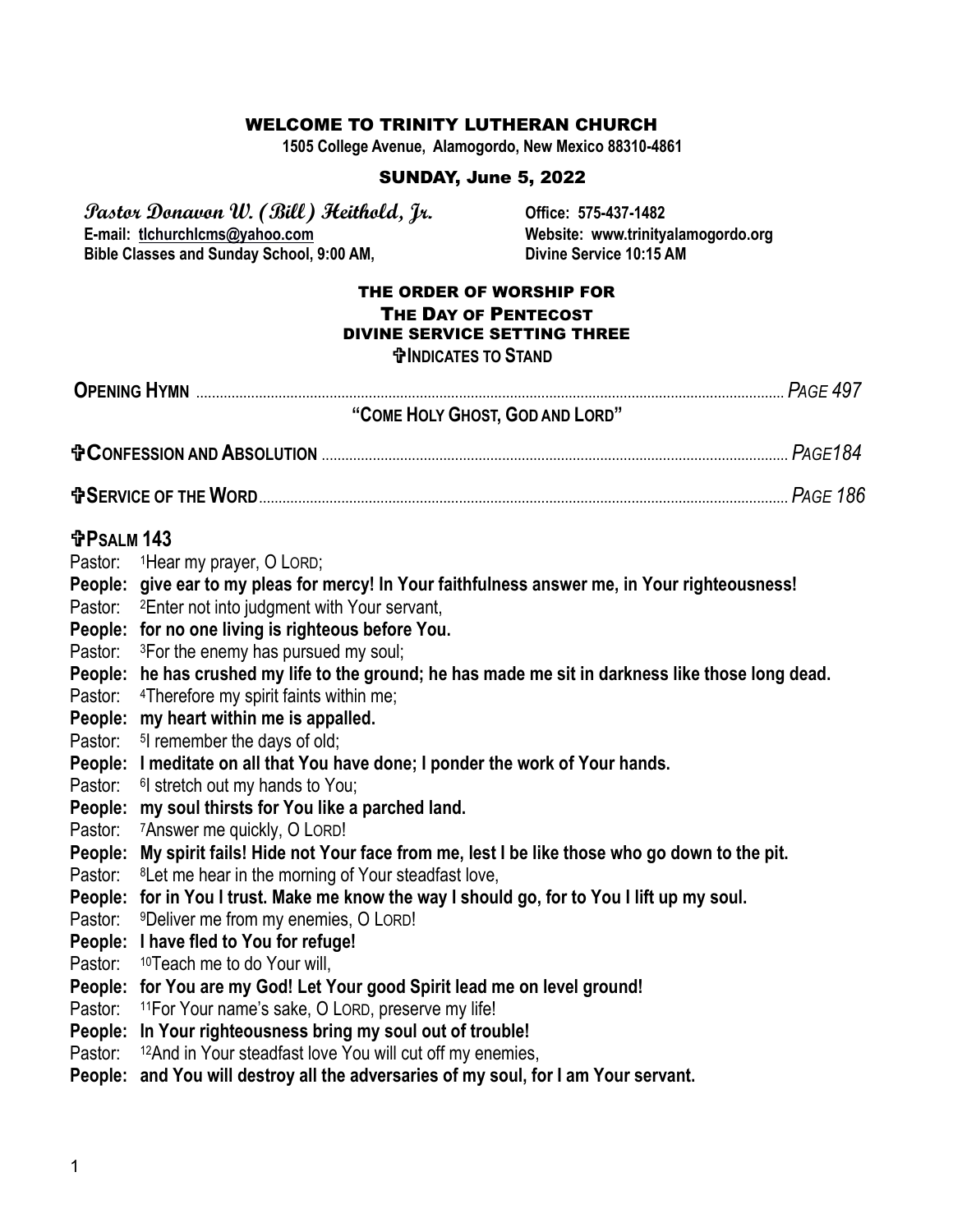### **SALUTATION AND COLLECT OF THE DAY**

Pastor: The Lord be with you. **People:** ♫ **And with thy spirit.**

Pastor: Let us pray.

**ALL: O God, on this day You once taught the hearts of Your faithful people by sending them the light of Your Holy Spirit. Grant us in our day by the same Spirit to have a right understanding in all things and evermore to rejoice in His holy consolation; through Jesus Christ, Your Son, our Lord, Who lives and reigns with You and the Holy Spirit, one God, now and forever.** ♫ **Amen.** 

## **OLD TESTAMENT READING -- GENESIS 11:1-9**

Reader: The Old Testament reading for the Day of Pentecost is from the eleventh chapter of Genesis.

<sup>1</sup>Now the whole earth had one language and the same words. 2And as people migrated from the east, they found a plain in the land of Shinar and settled there. 3And they said to one another, "Come, let us make bricks, and burn them thoroughly." And they had brick for stone, and bitumen for mortar. 4Then they said, "Come, let us build ourselves a city and a tower with its top in the heavens, and let us make a name for ourselves, lest we be dispersed over the face of the whole earth." <sup>5</sup>And the LORD came down to see the city and the tower, which the children of man had built. <sup>6</sup>And the LORD said, "Behold, they are one people, and they have all one language, and this is only the beginning of what they will do. And nothing that they propose to do will now be impossible for them. 7Come, let us go down and there confuse their language, so that they may not understand one another's speech." <sup>8</sup>So the LORD dispersed them from there over the face of all the earth, and they left off building the city. 9Therefore its name was called Babel, because there the LORD confused the language of all the earth. And from there the LORD dispersed them over the face of all the earth.

Reader: This is the Word of the Lord. **People: Thanks be to God.**

**THE GRADUAL** *Acts 2:17b; Rom. 10:10*

Pastor: I will pour out my Spirit on all flesh

**People: and your sons and your daughters shall prophesy**

Pastor: With the heart one believes and is justified,

**People: and with the mouth one confesses and is saved.**

## **THE EPISTLE -- ACTS 2:1-21**

Reader: The Epistle reading is from the second chapter of Acts.

<sup>1</sup>When the day of Pentecost arrived, they were all together in one place. 2And suddenly there came from heaven a sound like a mighty rushing wind, and it filled the entire house where they were sitting. 3And divided tongues as of fire appeared to them and rested on each one of them. 4And they were all filled with the Holy Spirit and began to speak in other tongues as the Spirit gave them utterance. 5Now there were dwelling in Jerusalem Jews, devout men from every nation under heaven. 6And at this sound the multitude came together, and they were bewildered, because each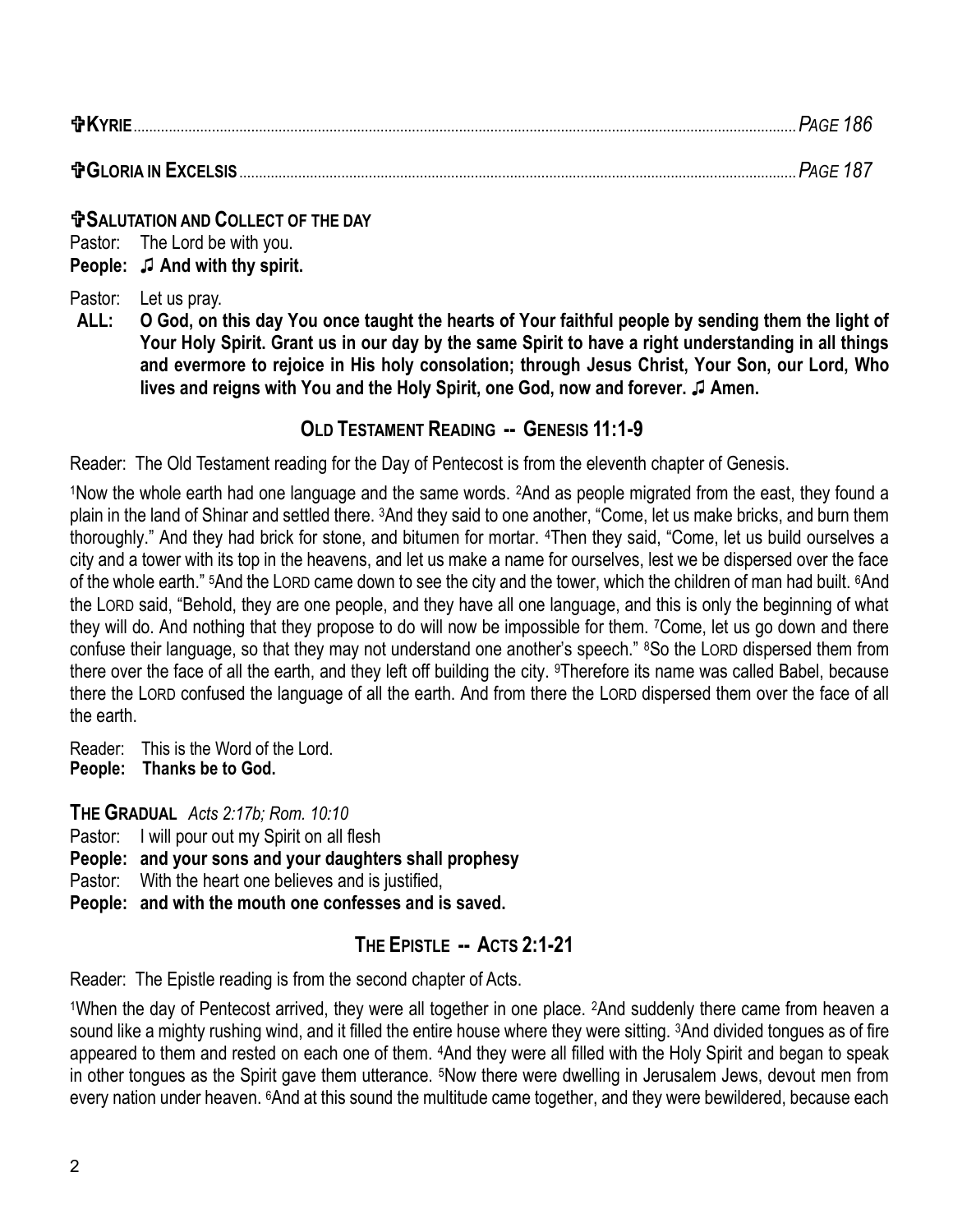one was hearing them speak in his own language. 7And they were amazed and astonished, saying, "Are not all these who are speaking Galileans? <sup>8</sup>And how is it that we hear, each of us in his own native language? <sup>9</sup>Parthians and Medes and Elamites and residents of Mesopotamia, Judea and Cappadocia, Pontus and Asia, <sup>10</sup>Phrygia and Pamphylia, Egypt and the parts of Libya belonging to Cyrene, and visitors from Rome, 11both Jews and proselytes, Cretans and Arabians—we hear them telling in our own tongues the mighty works of God." 12And all were amazed and perplexed, saying to one another, "What does this mean?" <sup>13</sup>But others mocking said, "They are filled with new wine." <sup>14</sup>But Peter, standing with the eleven, lifted up his voice and addressed them, "Men of Judea and all who dwell in Jerusalem, let this be known to you, and give ear to my words. 15For these men are not drunk, as you suppose, since it is only the third hour of the day. <sup>16</sup>But this is what was uttered through the prophet Joel: <sup>17"</sup>'And in the last days it shall be, God declares, that I will pour out my Spirit on all flesh, and your sons and your daughters shall prophesy, and your young men shall see visions, and your old men shall dream dreams; 18even on my male servants and female servants in those days I will pour out my Spirit, and they shall prophesy. <sup>19</sup>And I will show wonders in the heavens above and signs on the earth below, blood, and fire, and vapor of smoke; <sup>20</sup>the sun shall be turned to darkness and the moon to blood, before the day of the Lord comes, the great and magnificent day. 21And it shall come to pass that everyone who calls upon the name of the Lord shall be saved.'"

Reader: This is the Word of the Lord. **People: Thanks be to God.**

| <b>TALLELUIA AND VERSE</b> |  |
|----------------------------|--|
|----------------------------|--|

# **THE HOLY GOSPEL -- JOHN 14:23-31**

Pastor: The Holy Gospel according to St. John the fourteenth chapter. **People:** ♫ **Glory be to Thee, O Lord.**

<sup>23</sup> Jesus answered him, "If anyone loves Me, he will keep My word, and My Father will love him, and we will come to him and make Our home with him. 24Whoever does not love Me does not keep My words. And the word that you hear is not Mine but the Father's who sent me. 25"These things I have spoken to you while I am still with you. 26But the Helper, the Holy Spirit, whom the Father will send in My name, He will teach you all things and bring to your remembrance all that I have said to you. 27Peace I leave with you; My peace I give to you. Not as the world gives do I give to you. Let not your hearts be troubled, neither let them be afraid. 28You heard Me say to you, 'I am going away, and I will come to you.' If you loved Me, you would have rejoiced, because I am going to the Father, for the Father is greater than I. 29And now I have told you before it takes place, so that when it does take place you may believe. 30I will no longer talk much with you, for the ruler of this world is coming. He has no claim on Me, <sup>31</sup>but I do as the Father has commanded Me, so that the world may know that I love the Father. Rise, let us go from here.

Pastor: This is the Gospel of the Lord **People:** ♫ **Praise be to Thee, O Christ.**

|                                                       | $\mathbb{R}$ Page 191 |
|-------------------------------------------------------|-----------------------|
|                                                       | .Page 650             |
| "HOLY SPIRIT, EVER DWELLING"<br>THE SERMON "CONFUSED" |                       |
| <b>OFFERING</b>                                       | Page 193              |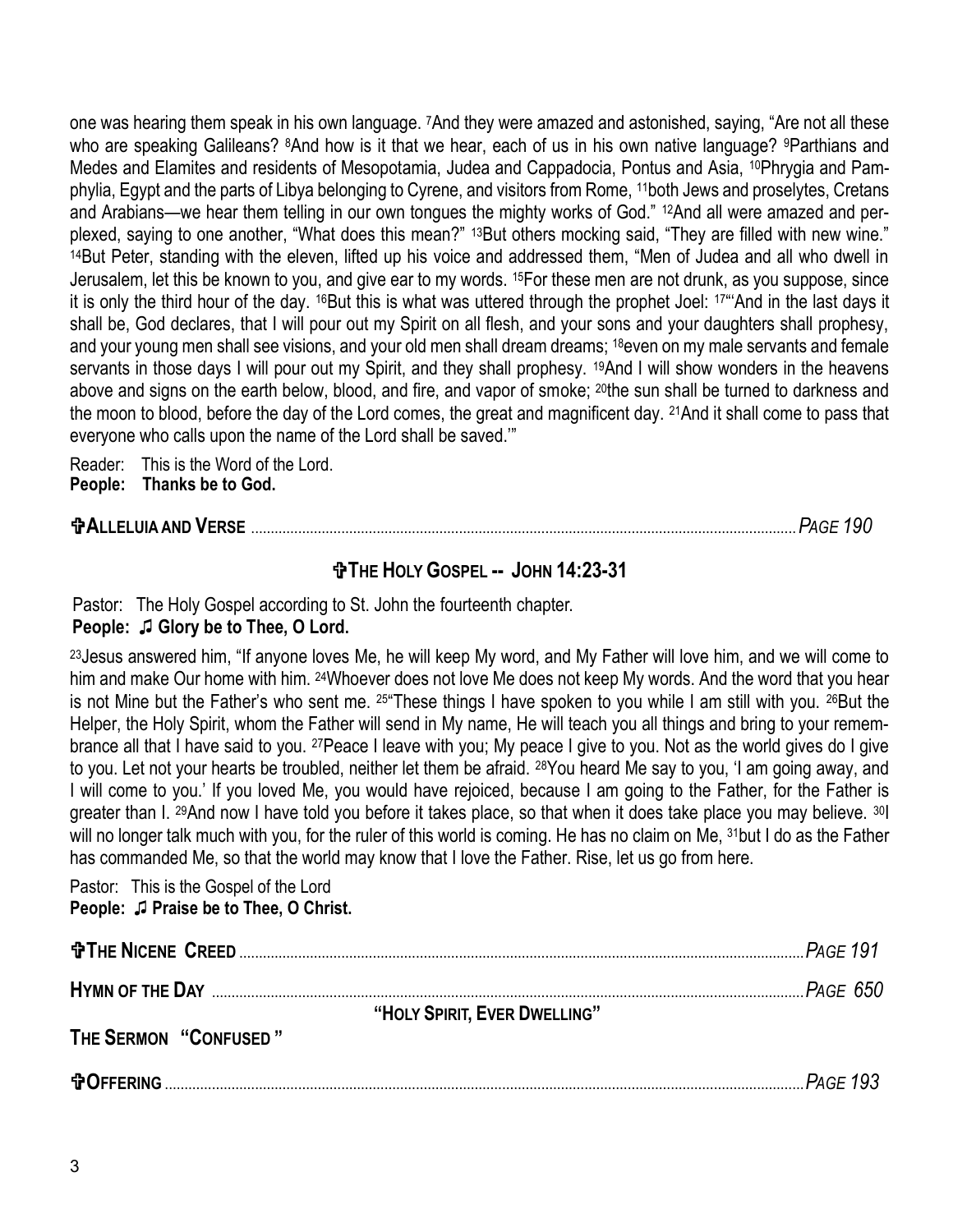|--|

### **THE PRAYER OF THE CHURCH**

### **COMMUNION STATEMENT**

The Lord's Supper is celebrated by this congregation in the confession and glad confidence that, as He says, our Lord gives into our mouths not only bread and wine but His very body and blood to eat and to drink for the forgiveness of sins and to strengthen our union with Him and with one another. Our Lord invites us to His table as He forgives and loves us, that they may show forth His death until He comes.

Because those who eat and drink our Lord's body and blood unworthily do so to their great harm (1 Corinthians 11:29-30) and because Holy Communion is a confession of the faith which is confessed at this altar, any who are not yet instructed, in doubt, or who hold a confession differing from that of this congregation and The Lutheran Church—Missouri Synod, and

yet desire to receive the sacrament, you are asked to **refrain until you** first speak with the Pastor or an elder.

# **SERVICE OF THE SACRAMENT**

| <b>t PAX DOMINI</b>             |  |  |
|---------------------------------|--|--|
|                                 |  |  |
|                                 |  |  |
| <b>DISTRIBUTION HYMNS</b>       |  |  |
|                                 |  |  |
|                                 |  |  |
|                                 |  |  |
|                                 |  |  |
|                                 |  |  |
|                                 |  |  |
|                                 |  |  |
| <b>CLOSING HYMN</b>             |  |  |
| "VOICES RAISED TO YOU WE OFFER" |  |  |

#### **Acknowledgments**

Divine Service, Setting Three from Lutheran Service Book

Unless otherwise indicated, all scripture quotations are from *The Holy Bible, English Standard Version*, copyright © 2001 by Crosway Bibles, a division of Good News Publishers. Used by permission. All rights reserved. Created by Lutheran Service Builder © 2006 Concordia Publishing House.

\*\*\*\*

**NEXT WEEK'S TEXTS**: Psalm 8; Proverbs 8:1-4, 22-31; Acts 2:14a, 22-36; John 8:48-59 **NEXT WEEK:**  \*\*\*\*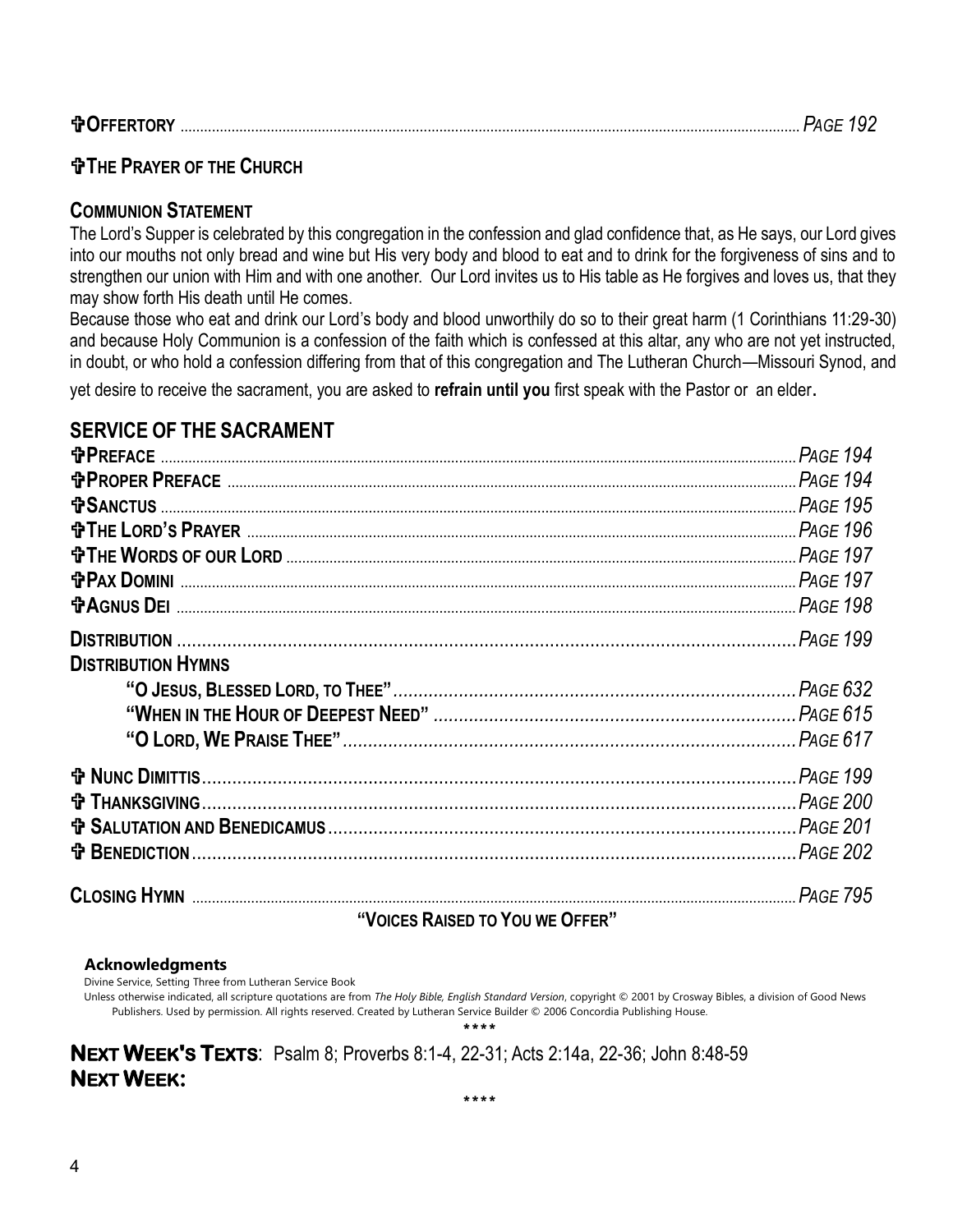#### TODAY'S LIGHT READERS

### TODAY'S LIGHT: 1 Samuel 5--13

- 1. In 1 Samuel 7, we read of a victory over the Philistines. What is the significance of the stone memorial Samuel built (v. 12), and why is the name Ebenezer worth remembering?
- *2.* "What have you done?" asked Samuel (1 Samuel 13:11). What had Saul done to offend God? In the first two questions of his "Christian Questions with Their Answers" in the Small Catechism, Martin Luther directs us to ask essentially the same question: Do you believe that you are a sinner? How do you know this? As we prepare to receive the Lord's Supper we reply, "Yes, I believe it. I am a sinner. (I know it) from the Ten Commandments. These I have not kept." Basically, which commandment had Saul broken? How is much of our sin like Saul's sin? Was Saul sorry for his sin? Are you sorry for your sins (Luther's third question)? Luther uses the remaining questions to assure people of their forgiveness in Christ*.*

### LCMS STEWARDSHIP MINISTRY

\*\*\*\*

**June 5 – Pentecost - Acts 2:1 – "When the day of Pentecost arrived, they were all together in one place."**  Notice that Pentecost is actually an Old Testament festival. It happens around the time when the wheat and oats are ready to be brought in. In the New Testament, this becomes a picture and foreshadowing of the great harvest of humankind that God means to bring in through the preaching of His Word. God gives the seed, and God brings about the harvest through the work of His Church.

#### LIFE QUOTES FROM LUTHERANS FOR LIFE

*June 5 - "The Lord God loves your neighbors—even the ones that annoy you. He cares so much for them that He sent His Son to die and rise again for them—for all of them. For the thief, the bigot, the liberal, the conservative, the one with the manicured lawn who judges your overgrown lawn, and the one who has let their property become overgrown and run down. He cares for all of them. He cares so much that He called you and He placed you in that neighborhood to seek its welfare." Rev. Dr. Jason Broge, guest speaker on The Lutheran Hour* ––*A Life Quote from Lutherans For Life — [www.lutheransforlife.org](http://www.lutheransforlife.org/)*

#### LIFE THOUGHTS IN THE CHURCH YEAR

**June 5 – Pentecost –** The builders of Babel tried to grasp God's power and prestige for themselves. Their selfishness delivered only division. Physician-assisted suicide, embryo-destroying biotechnologies, and abortion also attempt to exercise God's authority over life and death. But keeping the Word of the Lord—including the encouragement to love even the least of our neighbors—brings people together (Acts 2:9-11) and receives Gospel peace (John 16:23, 27).

#### ANNOUNCEMENTS

\*\*\*\*

**JOINT SEMINARY FUND:** Today after the worship you are invited to a zoom-like meeting with a representative from the Joint Seminary Fund in the Great Room after church. Lunch will be provided. It's a great way to find out more on this mission that we support.

**CHRIST FOR YOU this week on KFUO.org** Study Acts 15-17 on Sharper Iron's "To the End of the Earth" (weekdays at 8:00 a.m. CT), continue studying Genesis on Thy Strong Word (weekdays at 11:00 a.m. CT), and dig into Augsburg Confession Article XX: Good Works on Concord Matters (6/11 at 10:00 a.m. CT). Find your favorite programs on demand at kfuo.org or the KFUO Radio app!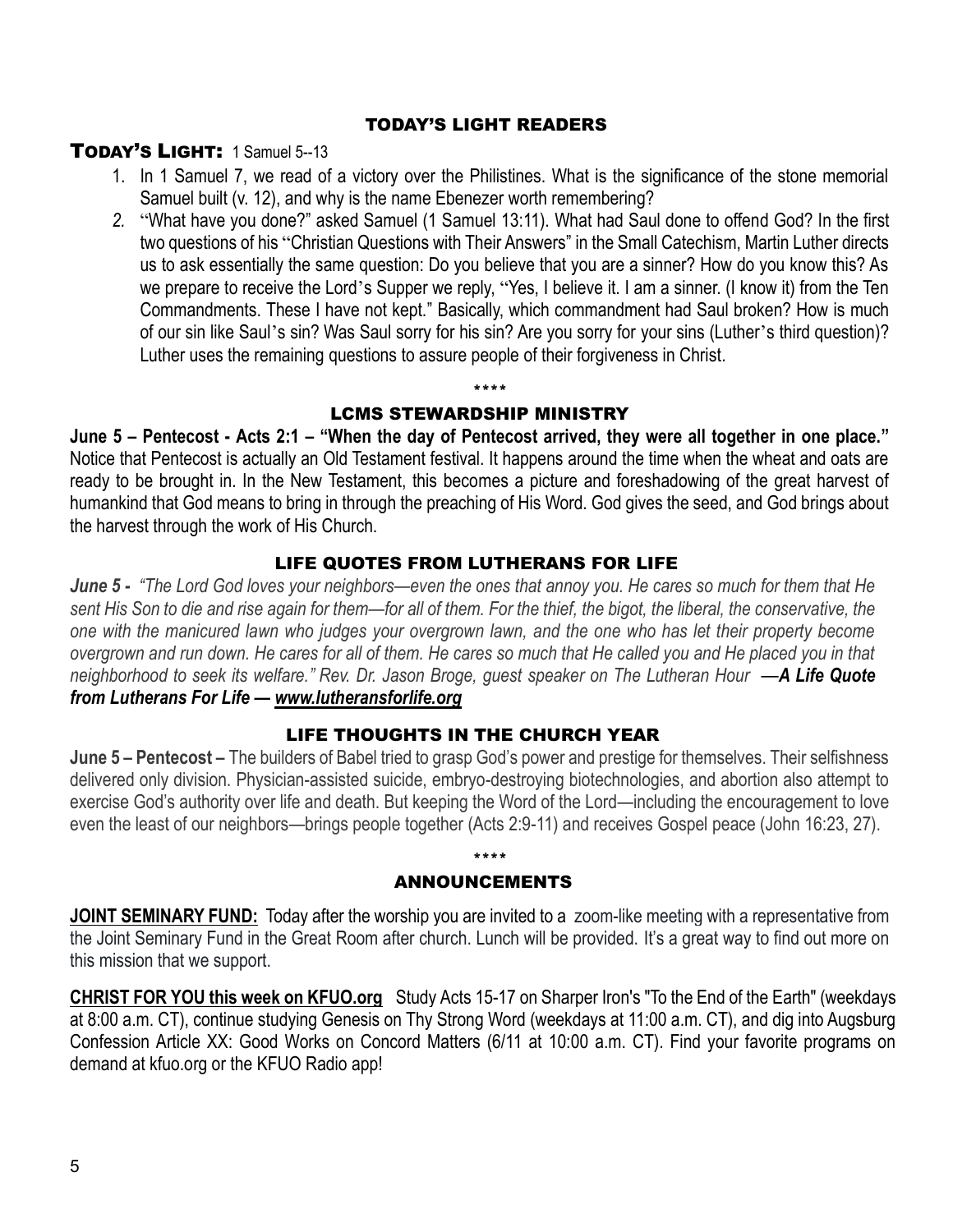**THE MISSION FOR MAY AND JUNE** is the Joint Seminary Fund**.** The LCMS Joint Seminary Fund was established to supplement the Synod subsidy by directly soliciting the church for charitable donations. Gifts to the LCMS Joint Seminary Fund are restricted exclusively to supporting both of our world-class seminaries. Our LCMS seminaries have only three sources of operating revenue: 1) Investment income from endowment, 2) Tuition paid by students after financial aid is awarded (often in the form of student loans), & 3) Financial gifts graciously supplied by God's people.

**TRACT OF THE MONTH:** The Tract of the Month for June is "**Victim, Validated, Victorious**". "This booklet is a resource to help individuals, family members or loved ones in the midst of overcoming a life-shattering event. It is intended to illustrate that faith in Christ Jesus and His saving work on the cross are vital for those devastated by something or someone. Remember, you are not alone; resources are available. Many are listed in the back of this booklet. This text of course, is not the final answer to victim issues. Instead, it's a way for that person to recover with God's help, so he or she can regain hope and trust. You can overcome!"

**PRAYER LIST:** If you have placed someone on our prayer page, please let the church office know what the status is on that person and whether they can be removed. Just call the church office at 575-4371482 or email the church at [tlchurchlcms@yahoo.com](mailto:tlchurchlcms@yahoo.com) to let us know. Thanks, Jan

**WORSHIP ANEW**" is a National Lutheran TV program sponsored by Terry Marquardt of Marquardt Eye Associates and Trinity Lutheran Church of Alamogordo. It's on KVBA Vision Broadcasting, on Sunday at 12:30 p.m. or Wednesdays at 11:30 a.m. It's streaming on KVBATV.org or 14.1 Digital, 19 Analog, 22 Cable. (times listed below)

| <b>Sunday</b><br>Wed. | 5:30 AM<br>11:30 AM                          | Sunday 12:30 PM<br>Friday 8:00 AM                          |
|-----------------------|----------------------------------------------|------------------------------------------------------------|
| Friday                | 2:00 PM                                      | Friday 6:30 PM                                             |
|                       |                                              | ****                                                       |
|                       | THIS                                         | $\boldsymbol{W}\boldsymbol{E}\boldsymbol{E}\boldsymbol{K}$ |
|                       | SUNDAY, JUNE 5 THROUGH SUNDAY, JUNE 12, 2022 |                                                            |
| <b>DATE</b>           | TIME                                         | <b>EVENT</b>                                               |
| <b>SUNDAY</b>         | 9:00 A.M.                                    | <b>Christian Education Hour</b>                            |
|                       | 10:15 A.M.                                   | <b>Divine Worship/Communion</b>                            |
|                       |                                              | Zoom Meeting with Joint Seminary                           |
|                       |                                              | representative-lunch provided                              |
| <b>MONDAY</b>         | 1:00-3:00 PM                                 | Youth ages 6-through high school                           |
|                       |                                              | Get Wet Day                                                |
| <b>TUESDAY</b>        | 9:30 A.M.                                    | <b>Ruth Bible Study</b>                                    |
|                       | 1:00-3:00 PM                                 | Youth ages 6-thru high school                              |
|                       |                                              | Crazy Hair Day                                             |
| <b>WEDNESDAY</b>      | 9:00 A.M.                                    | Men's Bible Study                                          |
|                       | 10:30 A.M                                    | <b>TOPS</b>                                                |
|                       | 1:00-3:00 PM                                 | Youth ages 1-5, Crazy Hair Day                             |
|                       | $5.00$ P.M.                                  | <b>TOPS</b>                                                |
| <b>THURSDAY</b>       | 1:00-3:00 PM                                 | Youth ages 6 to thru high school                           |
|                       |                                              | <b>Athlete Day</b>                                         |
|                       | $6:00$ P.M.                                  | Love INC                                                   |
| <b>SUNDAY</b>         | 9:00 A.M.                                    | <b>Christian Education Hour</b>                            |
|                       | 10:15 A.M.                                   | <b>Divine Worship</b>                                      |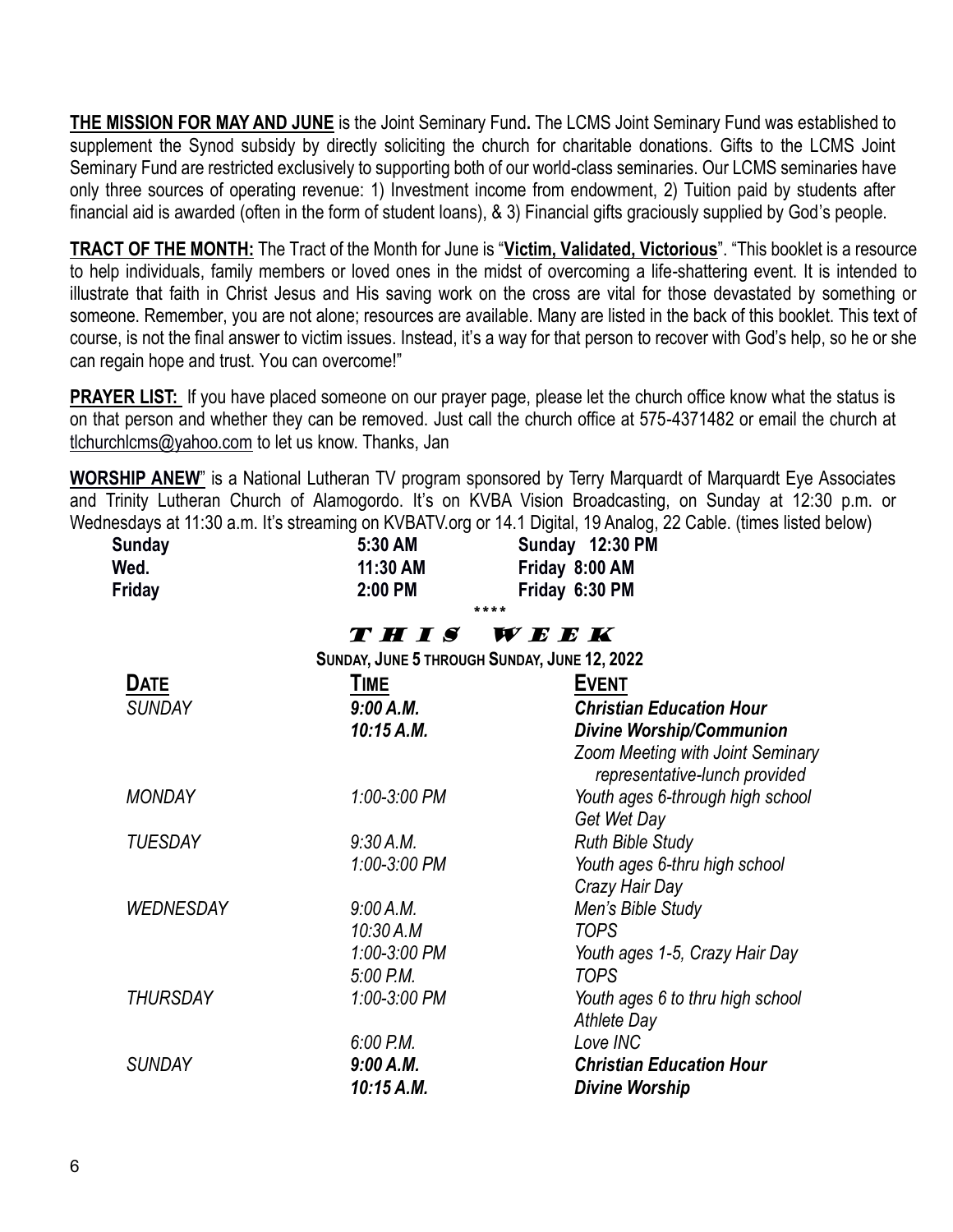#### ALTAR FLOWERS

*The flowers adorning the chancel area this morning have been placed to the glory of God by Dick & Cheryl Richey in honor of their 57th wedding anniversary.*

\*\*\*\*

#### OUR RESPONSE TO GOD'S GRACE

**SUNDAY, MAY 29, 2022: WORSHIPPED:** 66 **SUNDAY, MAY 29, 2022: GENERAL FUND:** \$2,386.00 **Estimated Weekly Budget Requirement:** \$4,137.00 **DOLLAR PROJECT:** \$25.00 **ELDEEN HUMPHREY MEMORIAL:** \$35.00

### **ASSISTING IN OUR WORSHIP TODAY**

**PIANIST:** Sarah Elkjer

| HOSTS:              | Tracy & Jeremy Sanchez       | ELDER:             | <b>Matt Anderson</b>   |
|---------------------|------------------------------|--------------------|------------------------|
|                     |                              | ACOLYTE:           | <b>Reilly Quinn</b>    |
| <b>ALTAR GUILD:</b> | Stacy Johnson                | TELLERS:           | <b>Bob Klose</b>       |
|                     | Sandra Krueger               |                    | Joyce Macon            |
| <b>ATTENDANCE:</b>  | <b>Shirley Enyeart</b>       | <b>SOUND TECH:</b> | <b>Ben Clark</b>       |
| USHERS:             | Tom Blackmon, Jim Fladhammer |                    |                        |
|                     | Larry & Beverly Van Duyn     |                    |                        |
| <b>1ST LESSON:</b>  | <b>Dick Dommers</b>          | 2ND LESSON:        | <b>Cheryl Sandenaw</b> |

#### **ASSISTING IN OUR WORSHIP SERVICE NEXT SUNDAY, JUNE 12TH**

**PIANIST:** Sarah Elkjer

| HOSTS:              | <b>Glen &amp; Christine Schlehuser</b> | ELDER:             | Jim Wilkes           |
|---------------------|----------------------------------------|--------------------|----------------------|
|                     |                                        | <b>ACOLYTE:</b>    | Macey Sebring        |
| <b>ALTAR GUILD:</b> | Stacy Johnson                          | TELLERS:           | <b>Yvonne Steeby</b> |
|                     | Sandra Krueger                         |                    | <b>Becky Worley</b>  |
| <b>ATTENDANCE:</b>  | <b>Shirley Enyeart</b>                 | <b>SOUND TECH:</b> | Louis Mauriot        |
| USHERS:             | Marvin Bunker, Susan Kelly             |                    |                      |
|                     | Glen & Christine Schlehuser            |                    |                      |
| <b>1ST LESSON:</b>  | Gerald Moore                           | 2ND LESSON:        | Lisa Collins         |